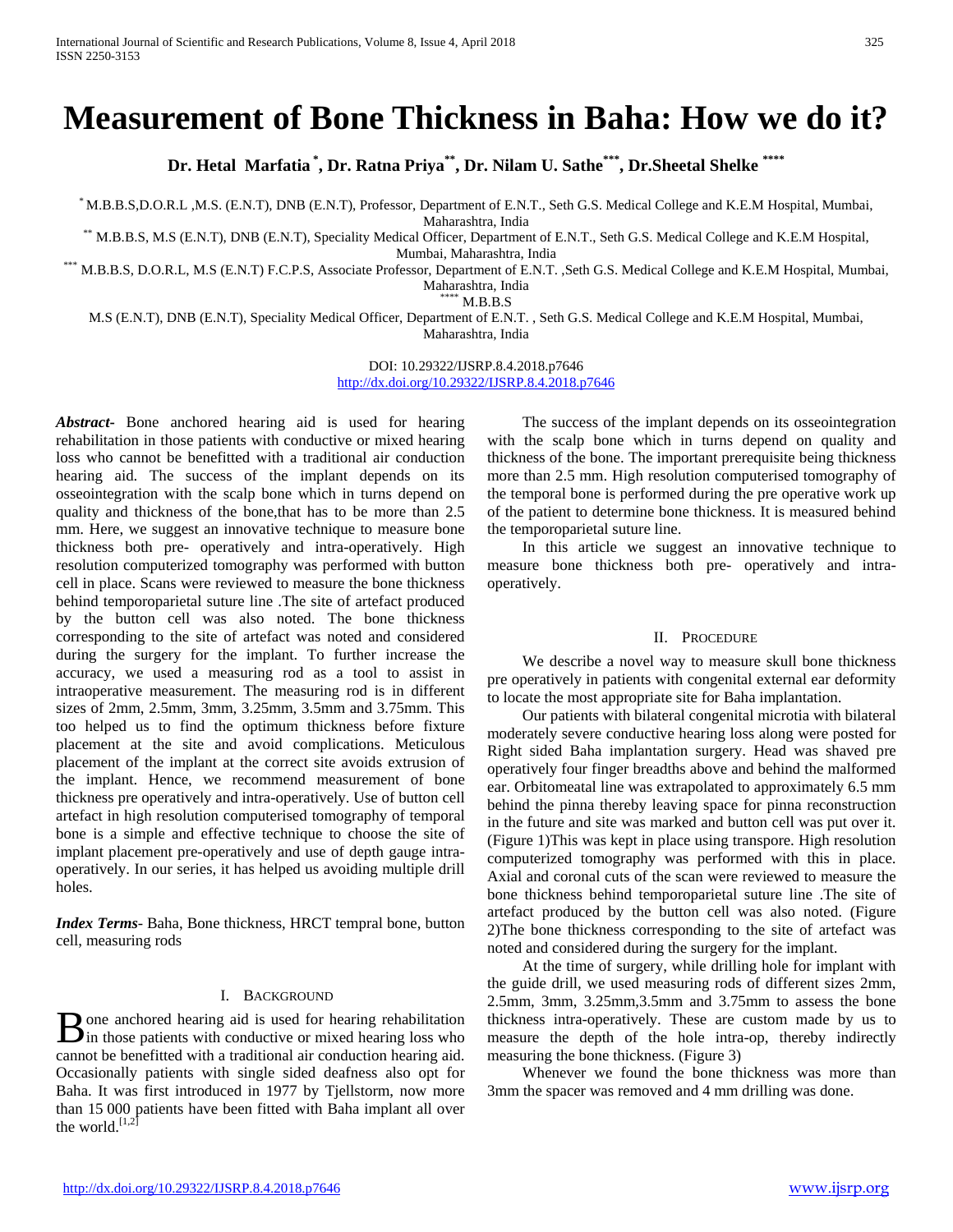## III. DISCUSSION

 Baha is a percutaneous implantable hearing aid and depends on the concept of both osseointegration and bone conduction hearing. It consists of implant which is known as fixture, transcutanous abutment and sound processor. The fixture usually comes in two sizes of 3mm and 4mm and the selection by the surgeons is dependent on the bone thickness and quality of the bone at the site of implantation.

 Bone quality in children differs from the adult in many ways. Children usually have a soft bone due to low mineral content and high water content. U.S food and drug administration recommends Baha in children more than 5 years of age as minimum bone thickness of 2.5 mm is necessary for fixture placement. Younger children are provided with Baha soft band which is attached to the processor which allows for early stimulation of the cochlea and further speech and language development.

 The skull thickness in children with congenital external ear deformity can be a considerable factor hindering proper placement of Baha implant.<sup>[3]</sup> As we know that skull thickness of at least 2.5 mm is needed if a 3mm long fixture is to be placed.<sup>[4]</sup> If the bone thickness is more than 2.5 mm then fixture placement, abutment insetion and soft tissue reduction is done in the same setting called as Baha FAST. Otherwise, surgeons go ahead with a two staged Baha surgery where in the first stage only the implant and with cover screw are is placed and abutment is placed in the second stage after removing the cover screw. The thickness of the bone not only decides the size of the fixture but also whether the surgery can be done at one go or needs staged procedure.

 In one of the studies by Tjellstorm in 2004, they measured the skull bone at the site of Baha implant and variations in the bone thickness were observed in children as well as in adolescence. The average thickness at the 5 years of age came out to be just 2 mm. Also they observed that during surgery, the dura of the middle cranial fossa was exposed at the floor of drilled guide hole in more than 25 % of cases, which means we have to be extremely careful during the surgery in order to avoid devastating complications such as dural tears, subdural haematoma, cerebrospinal fluid leaks and damage to sigmoid sinus.<sup>[5]</sup> Thus, pre operative measurement of bone thickness using HRCT temporal bone helps us to avoid unforeseen complications and proper planning during surgery. Also, since bone thickness more than 2.5mm is mandatory before going ahead with surgery, knowing it pre operatively is important and in case it is anything less than 2.5mm, we may have to abandon surgery and wait till the child achieves adequate bone thickness.

It is important to know it pre-operatively because of variations in bone thickness of the skull in children especially with congenital malformations, surgeons may have to drill multiple holes before a site with appropriate skull thickness is achieved.<sup>[6]</sup> This increases operative time as well as the complications which may arise as result of making multiple "test holes" and it further emphasises that knowing bone thickness pre operatively may help to avoid both. Dr. Hockmann has described a similar technique using Computerized Axial Tomography (CAT) wherein he measured the thickness of the skull in 4 cases of bilateral aural atresia in children aged between 3 and 4 years

<http://dx.doi.org/10.29322/IJSRP.8.4.2018.p7646> [www.ijsrp.org](http://ijsrp.org/)

before fixture placement and this proved to be very correct in figuring out the skull thickness at the chosen site.<sup>[7]</sup>

 To further increase the accuracy of implanting at the site of appropriate bone thickness, we used a measuring rod as a tool to assist in intraoperative measurement. The measuring rod is in different sizes of 2mm, 2.5mm, 3mm, 3.25mm, 3.5mm and 3.75mm. This too helped us to find the optimum thickness before fixture placement at the site and avoid complications.

#### IV. CONCLUSION

 The key point in success of Baha is good osseointegration which in turn depends on the thickness and quality of bone at the site of implant. So it is imperative to choose the site of implant correctly. There by avoiding complications such as dural tears, cerebrospinal fluid leak, bleeding from sigmoid sinus. Meticulous placement of the implant at the correct site avoids extrusion of the implant. Hence, we recommend measurement of bone thickness pre operatively and intra-operatively. Use of button cell artefact in high resolution computerised tomography of temporal bone is a simple and effective technique to choose the site of implant placement pre-operatively and use of depth gauge intra-operatively. In our series, it has helped us avoiding multiple drill holes.

#### **Acknowledgement:** None

**Disclosure of potential conflicts of interest:** None of the authors have any conflict of interest

**Ethical approval**: All procedures performed were in accordance with the ethical standards of the•institutional and/or national research committee and with the 1964 Helsinki declaration and its later amendments or comparable ethical standards. This article does not contain any studies with animals performed by any of the authors.

**Informed consent:** Informed consent was obtained from the patient included in this study.

**Role of funding source:** None

#### **Figure legends**

Figure 1: Showing button cell placement at the possible site of implant before HRCT temporal bone

Figure 2: Axial cuts of HRCT temporal bone showing site of artefact produced by the button cell

Figure 3: measuring rods of different sizes 2mm, 2.5mm, 3mm, 3.25mm,3.5mm and 3.75mm to assess the bone thickness intraoperatively. These are custom made by us to measure the depth of the hole intra-op, thereby indirectly measuring the bone thickness.

#### **REFERENCES**

- [1] C Priwin, S Stenfelt, G Granstrom, A Tjellstrom, B Hakansson: Bilateral bone-anchored hearing aids (BAHAs): an audiometric evaluation. Laryngoscope 2004;114:77- 84
- [2] L Tietze, B Papsin. Utilization of bone-anchored hearing aids in children. Int J Pediatr Otorhinolaryngol 2001;58:75- 80
- [3] Tjellström A, Göteborg. Baha® in children– an overview. Bone anchored applications. 1/05 Entific Medical Systems International Updates Baha® surgery in children. Sweden 2005. available from www.single-sideddeafness.com/pdf/Bone-anchored\_applications\_2005-1.pdf.